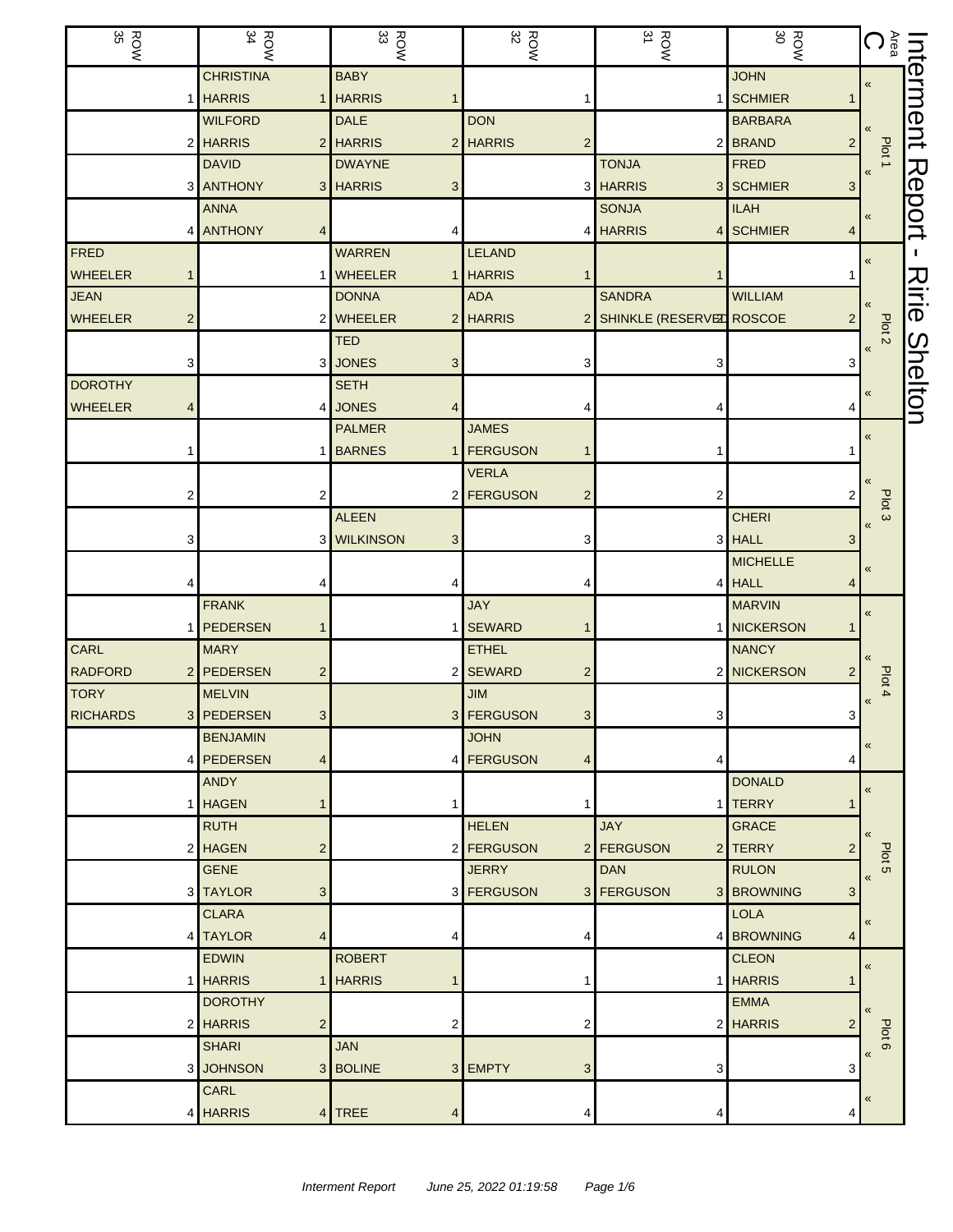| $\frac{ROW}{35}$   | ROW<br>34                             | $\frac{ROW}{33}$                   | $\begin{array}{c}\n\text{RON} \\ \text{22}\n\end{array}$ | $\frac{ROW}{31}$    | ROW<br>30                 | $\bigcup_{\substack{a \in \mathbb{Z} \\ a \neq b}}$ | Interment                      |
|--------------------|---------------------------------------|------------------------------------|----------------------------------------------------------|---------------------|---------------------------|-----------------------------------------------------|--------------------------------|
| <b>DONNA</b>       | <b>JAMES</b>                          | <b>VIRGEL</b>                      |                                                          |                     | <b>HOWARD</b>             | $\pmb{\ll}$                                         |                                |
| <b>ROBINSON</b>    | <b>WOOLSEY</b><br>1 <sup>1</sup>      | 1 WOOLSEY                          |                                                          |                     | 1 MCVEY                   |                                                     |                                |
| <b>WILLIAM</b>     | <b>BLANCHE</b>                        | <b>WAYNE</b>                       |                                                          |                     | <b>ERMA</b>               |                                                     |                                |
| <b>ROBINSON Jr</b> | 2 WOOLSEY                             | 2 WOOLSEY<br>2                     |                                                          |                     | 2 MCVEY<br>$\overline{2}$ | Plot 7                                              |                                |
|                    | ANNABELLE                             | <b>DONALD</b>                      |                                                          |                     | <b>KENNETH</b>            |                                                     |                                |
|                    | <b>WOOLSEY</b><br>31                  | 3 WOOLSEY<br>3                     | 3                                                        |                     | 3 TUCK<br>3               |                                                     | <b>Report</b>                  |
| <b>WILLIAM</b>     | <b>BOBBY</b>                          | <b>STANCIL</b>                     | <b>ELAINE</b>                                            |                     | <b>BERNICE</b>            | $\pmb{\ll}$                                         |                                |
| <b>FYFE</b>        | 4 WOOLSEY                             | 4 WOOLSEY                          | $4$ LISH                                                 |                     | 4 TUCK                    |                                                     |                                |
| LETA               | <b>JAMES</b>                          | <b>JAMES</b>                       |                                                          | <b>KIRT</b>         | <b>DELBERT</b>            | $\pmb{\langle} \pmb{\langle}$                       |                                |
| <b>MCCALL</b>      | <b>REED</b><br>1                      | <b>REED</b>                        |                                                          | <b>PARK</b>         | 1 LUNDQUIST               |                                                     | 刀                              |
|                    | <b>MAUDE</b>                          | <b>GWENEVERE</b>                   |                                                          |                     | <b>MARY</b>               |                                                     | $\overline{\overline{\theta}}$ |
|                    | $2$ REED                              | $2$ REED<br>2                      |                                                          |                     | 2 LUNDQUIST               | Plot 8                                              |                                |
|                    |                                       |                                    |                                                          |                     |                           | $\pmb{\langle} \pmb{\langle}$                       |                                |
|                    | 3<br>з                                | 3                                  |                                                          | 3                   |                           |                                                     |                                |
|                    | <b>ELOISE</b>                         | <b>DELILAH</b>                     |                                                          |                     |                           | «                                                   | Shelton                        |
|                    | <b>REED</b><br>4                      | <b>REED</b><br>$\overline{4}$<br>4 |                                                          |                     |                           |                                                     |                                |
| <b>MELVIN</b>      |                                       | <b>GERTRUDE</b>                    |                                                          |                     | <b>CARL POORE</b>         | «                                                   |                                |
| <b>BOWLES</b>      |                                       | <b>HOWTON</b>                      |                                                          |                     | 1 LINDNER                 |                                                     |                                |
| <b>LOUELLA</b>     |                                       |                                    |                                                          |                     | <b>KIM</b>                |                                                     |                                |
| <b>BOWLES</b>      | 2<br>2                                | 2                                  | 2                                                        |                     | 2 LINDNER & Nelda Tho     | Plot <sub>9</sub>                                   |                                |
|                    |                                       | <b>DONALD</b>                      |                                                          |                     | <b>RONALD</b>             | $\overline{\mathbf{K}}$                             |                                |
|                    | 3                                     | 3 REED<br>3                        | 3                                                        |                     | 3 ANDERSEN                |                                                     |                                |
|                    |                                       |                                    |                                                          |                     |                           | $\pmb{\ll}$                                         |                                |
|                    | <b>GILBERT</b>                        |                                    |                                                          | <b>GEORGE</b>       |                           |                                                     |                                |
|                    | <b>CROMWELL</b><br>1                  |                                    |                                                          | <b>CARLYLE</b>      |                           | $\overline{\mathbf{K}}$                             |                                |
|                    | <b>VINCENZA</b>                       |                                    |                                                          | <b>DOROTHY</b>      |                           |                                                     |                                |
|                    | <b>CROMWELL</b><br>$\overline{2}$     | 2                                  |                                                          | 2 CARLYLE<br>2      |                           |                                                     |                                |
|                    |                                       | <b>CHARLES</b>                     |                                                          | <b>CLAUDE</b>       | <b>TRACY</b>              | $\frac{100 \text{ to } 10}{\text{ to } 100}$        |                                |
|                    | 3.                                    | 3 WEAVER<br>3 <sup>1</sup>         |                                                          | 3 CARLYLE           | 3 LANDON<br>3             |                                                     |                                |
|                    |                                       | <b>SONJA</b>                       |                                                          | <b>JOHN</b>         |                           |                                                     |                                |
|                    | 4                                     | 4 WEAVER<br>$\overline{4}$         | 4                                                        | <b>CARLYLE</b><br>4 | 4                         | «                                                   |                                |
| <b>GEORGE</b>      | <b>ANDREW</b>                         | <b>MELVIN</b>                      | <b>AKO</b>                                               |                     |                           | $\pmb{\langle} \pmb{\langle}$                       |                                |
| <b>YOE</b>         | <b>ROSS</b><br>1                      | 1 ROSS                             | 1 RADFORD                                                |                     |                           |                                                     |                                |
| <b>MARTHA</b>      | <b>MAUDE</b>                          | <b>MARY</b>                        | <b>CLEO</b>                                              |                     |                           | $\alpha$                                            |                                |
| <b>YOE</b>         | $2$ ROSS                              | 2 ROSS                             | 2 RADFORD<br>$\overline{2}$                              | 2                   | 2                         |                                                     |                                |
| <b>ARCHIE</b>      | <b>CLEO</b>                           | <b>VERLA</b>                       | <b>NIKKOLAS</b>                                          | <b>MICHAEL</b>      |                           | Plot 11<br>$\pmb{\langle} \pmb{\langle}$            |                                |
| <b>WILIAMS</b>     | <b>ROSS</b><br>3 <sup>1</sup>         | 3 ROSS                             | 3 FIRKINS - PETERSEN HUCKABEE                            | 3                   | 3                         |                                                     |                                |
| <b>GLEN</b>        | <b>CELIA</b>                          | <b>MARIHA</b>                      |                                                          |                     |                           | $\pmb{\ll}$                                         |                                |
| <b>COLES</b>       | $4$ ROSS                              | 4 ROSS<br>4                        | 4                                                        | 4                   | 4                         |                                                     |                                |
|                    | <b>ALBERT</b>                         | <b>MARY ANN</b>                    |                                                          | LARRY               |                           | $\pmb{\langle} \pmb{\langle}$                       |                                |
|                    | <b>TIRRELL</b><br>1                   | 1 TIRRELL                          |                                                          | 1 MCVEY<br>1        |                           |                                                     |                                |
|                    | <b>ELIZABETH</b>                      | <b>MARTHA</b>                      |                                                          |                     | <b>GENE</b>               | $\langle \langle$                                   |                                |
|                    | 2 TIRRELL                             | 2 TIRRELL<br>2                     |                                                          |                     | 2 RADFORD                 | Plot 12<br>$\overline{5}$                           |                                |
|                    | <b>DAVID</b>                          |                                    |                                                          |                     |                           |                                                     |                                |
|                    | <b>TIRRELL</b><br>3 <sup>1</sup><br>3 | 3                                  | 3                                                        | 3                   | 3                         |                                                     |                                |
|                    | <b>ARTHUR</b>                         |                                    |                                                          |                     |                           | $\pmb{\ll}$                                         |                                |
|                    | 4 TIRRELL<br>4                        | 4                                  | 4                                                        | 4                   | 4                         |                                                     |                                |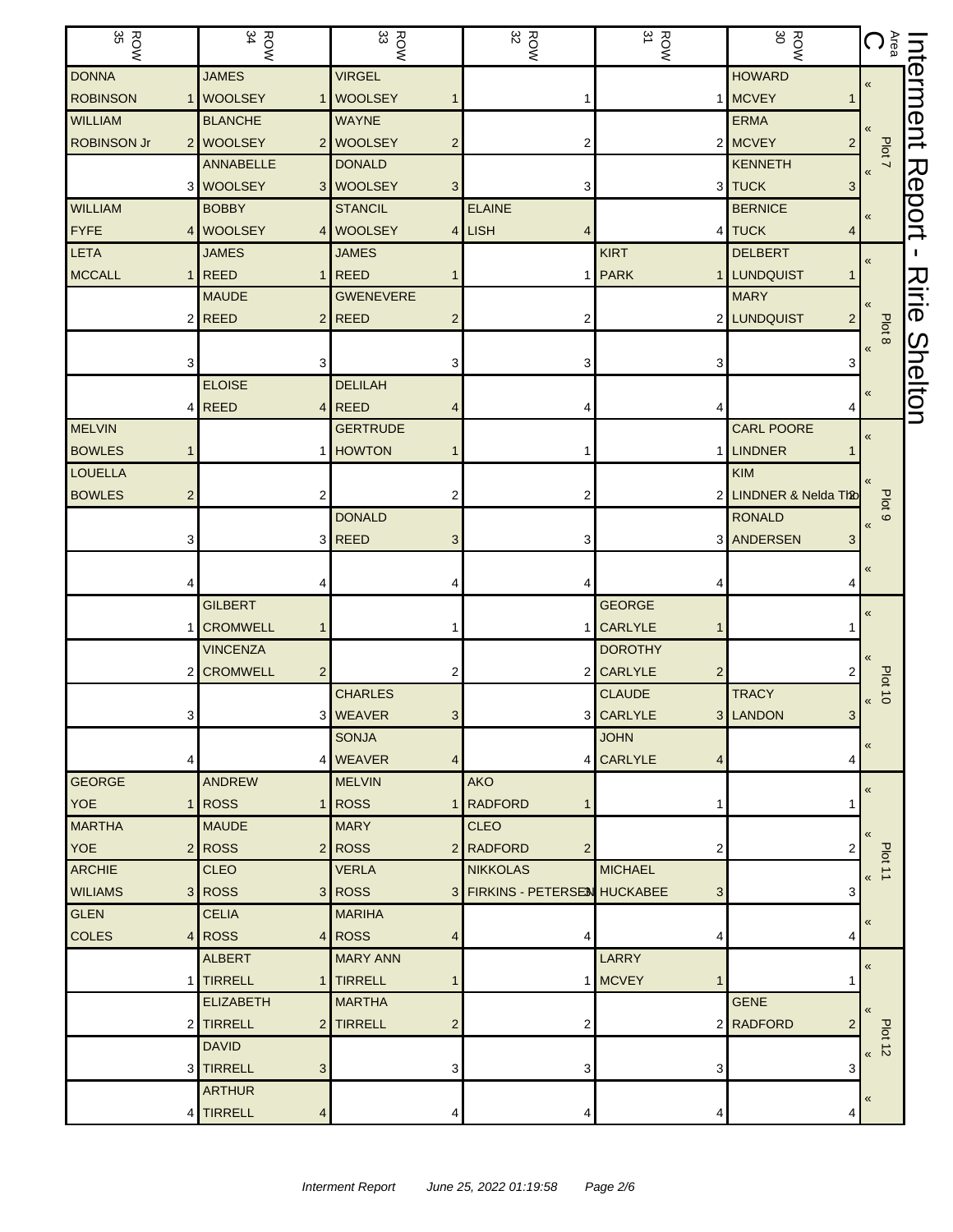| <b>ROW</b><br>35 | ROW<br>34                             | $\frac{ROW}{33}$             | <b>ROW</b>                  | $\frac{ROW}{31}$             | <b>ROW</b>                 | $\sum_{\tilde{a}}^{\tilde{a}}$    | lnt            |
|------------------|---------------------------------------|------------------------------|-----------------------------|------------------------------|----------------------------|-----------------------------------|----------------|
| <b>GEORGE</b>    | <b>VERNAL &amp; RUTH</b>              |                              |                             | <b>JAMES</b>                 | <b>IVAN</b>                | $\pmb{\mathfrak{C}}$              | erment         |
| <b>FOSTER Sr</b> | <b>TIRRELL</b>                        |                              |                             | KETCHUM                      | 1 NALDER                   |                                   |                |
| PEARL            |                                       | <b>JULIE</b>                 |                             | <b>ALVIN</b>                 | <b>NEVA</b>                |                                   |                |
| <b>FOSTER</b>    | $\overline{2}$                        | 2 TIRRELL<br>$\overline{c}$  |                             | 2 KETCHUM                    | 2 NALDER<br>$\overline{2}$ | Plot 13                           |                |
| <b>GEORGE</b>    | <b>ORLIN</b>                          |                              |                             |                              |                            |                                   |                |
| <b>FOSTER Jr</b> | <b>TIRRELL</b><br>3 <sup>1</sup><br>3 | 3                            | з                           | 3                            | 3                          |                                   | Report         |
|                  | <b>VADA MAE</b>                       |                              |                             |                              |                            | $\pmb{\ll}$                       |                |
|                  | 4 TIRRELL<br>4                        |                              |                             | 4                            |                            |                                   |                |
| <b>LAVERN</b>    | <b>DANIEL</b>                         | <b>HARRY</b>                 | <b>GEORGE</b>               |                              | <b>LAMONT</b>              | $\pmb{\langle} \pmb{\langle}$     |                |
| <b>WILLIAMS</b>  | <b>COPELAND</b><br>1                  | 1 COPELAND                   | 1 JOHNSON                   |                              | 1 MCMURTREY                |                                   |                |
| <b>RACHAEL</b>   | <b>GERTRUDE</b>                       | <b>ELLEN</b>                 | <b>GLORIA</b>               |                              | <b>EDITH</b>               |                                   | スミー            |
| <b>WILLIAMS</b>  | 2 COPELAND                            | 2 LEWIS                      | 2 JOHNSON<br>2              |                              | 2 MCMURTREY                | Plot 14                           |                |
|                  | <b>RONALD</b>                         | <b>DORTHA</b>                |                             |                              |                            |                                   |                |
|                  | SAY<br>3                              | 3 COPELAND<br>3              | З                           | 3                            |                            |                                   |                |
|                  |                                       |                              |                             |                              |                            | $\pmb{\ll}$                       | <b>Shelton</b> |
|                  |                                       |                              |                             |                              |                            |                                   |                |
| <b>ELWIN</b>     |                                       | <b>JOHN</b>                  |                             | <b>ELMER</b>                 | <b>CHARLES</b>             | «                                 |                |
| KEELE            |                                       | <b>STROMBERG</b><br>1        |                             | <b>PRICE</b><br>$\mathbf{1}$ | <b>CLARK</b>               |                                   |                |
| <b>FORREST</b>   |                                       |                              |                             | <b>LYDA</b>                  | <b>RAMONA</b>              |                                   |                |
| KEELE            | $\overline{2}$<br>2                   | 2                            |                             | 2 PRICE                      | 2 CLARK                    |                                   |                |
| <b>CHARLES</b>   |                                       |                              |                             |                              | <b>KAMERON</b>             | <b>Plot 15</b><br>$\pmb{\langle}$ |                |
| KEELE            | 3                                     | 3<br>3                       | З                           |                              | 3 CRANE-CLARK<br>3         |                                   |                |
| <b>JOHN</b>      |                                       |                              |                             | <b>JAMES</b>                 |                            | $\pmb{\langle} \pmb{\langle}$     |                |
| KEELE            | 4                                     | 4                            | 4                           | <b>CLEVERLEY</b><br>4        |                            |                                   |                |
|                  |                                       | <b>JOSEPH</b>                |                             | <b>BRENDA</b>                |                            | $\pmb{\langle} \pmb{\langle}$     |                |
|                  |                                       | 1 FREEZE<br>$\mathbf{1}$     |                             | <b>SCHOLES</b>               |                            |                                   |                |
|                  |                                       | <b>HENRIETTA</b>             |                             |                              |                            |                                   |                |
|                  | 2                                     | 2 FREEZE<br>2                | 2                           | 2                            |                            | <b>Plot 16</b>                    |                |
|                  |                                       |                              |                             |                              |                            | $\pmb{\langle}$                   |                |
|                  | 3                                     | 3<br>3                       | 3                           | 3                            | 3                          |                                   |                |
|                  |                                       |                              |                             |                              |                            | $\pmb{\langle} \pmb{\langle}$     |                |
|                  | 4                                     | 4<br>4                       |                             | 4                            | 4                          |                                   |                |
|                  | <b>ANTOINE</b>                        | <b>FRANKLYN</b>              |                             |                              | <b>ELDEN</b>               | $\pmb{\langle} \pmb{\langle}$     |                |
|                  | <b>HEYREND</b><br>1                   | 1   MORTON<br>1              |                             |                              | 1 WILLIAMS                 |                                   |                |
|                  | <b>ANTOINE</b>                        |                              |                             | <b>SHAREN</b>                | <b>LOTTIE</b>              | $\langle \langle$                 |                |
|                  | <b>HEYREND Jr</b><br>$\overline{2}$   | 2<br>$\overline{2}$          |                             | 2 SCHOLES                    | 2 WILLIAMS                 | Plot 17                           |                |
|                  | <b>NELLIE</b>                         | <b>JULIE</b>                 | <b>GREGORY</b>              | <b>JOHN</b>                  |                            | $\pmb{\kappa}$                    |                |
|                  | 3 HEYREND                             | 3 MARTIN                     | 3 SCHOLES                   | 3 SCHOLES<br>3               | 3                          |                                   |                |
|                  | <b>MINNIE</b>                         | <b>WILMA</b>                 | <b>JOLYN</b>                | <b>JOANN</b>                 |                            | $\pmb{\langle} \pmb{\langle}$     |                |
|                  | <b>STEWART</b><br>$\vert 4 \vert$     | 4 WILLIAMS                   | 4 BENNETT<br>4 <sup>1</sup> | <b>SCHOLES</b><br>4          | 4                          |                                   |                |
|                  | <b>WILLIAM</b>                        | <b>LLOYD</b>                 |                             |                              |                            | $\pmb{\ll}$                       |                |
|                  | <b>WILLIAMS</b>                       | 1   WILLIAMS                 |                             | 1                            |                            |                                   |                |
|                  | <b>ALICE</b>                          | <b>WILLIAM</b>               |                             |                              | <b>JO ANN</b>              | $\langle \langle$                 |                |
|                  | 2 <sub>1</sub><br><b>WILLIAMS</b>     | 2 WILLIAMS<br>$\overline{c}$ | 2                           |                              | 2 WILDING                  | <b>Plot 18</b>                    |                |
|                  | <b>ALICE</b>                          | <b>THOMAS</b>                |                             |                              |                            | $\pmb{\langle}$                   |                |
|                  | <b>WILLIAMS</b><br>3 <sup>1</sup>     | 3 CROMWELL<br>3              | 3                           | 3                            | 3                          |                                   |                |
|                  | <b>SHERLEY</b>                        | <b>MESHACH</b>               |                             |                              |                            | «                                 |                |
|                  | 4 WILLIAMS                            | 4 WILLIAMS<br>4              |                             | 4                            | Δ                          |                                   |                |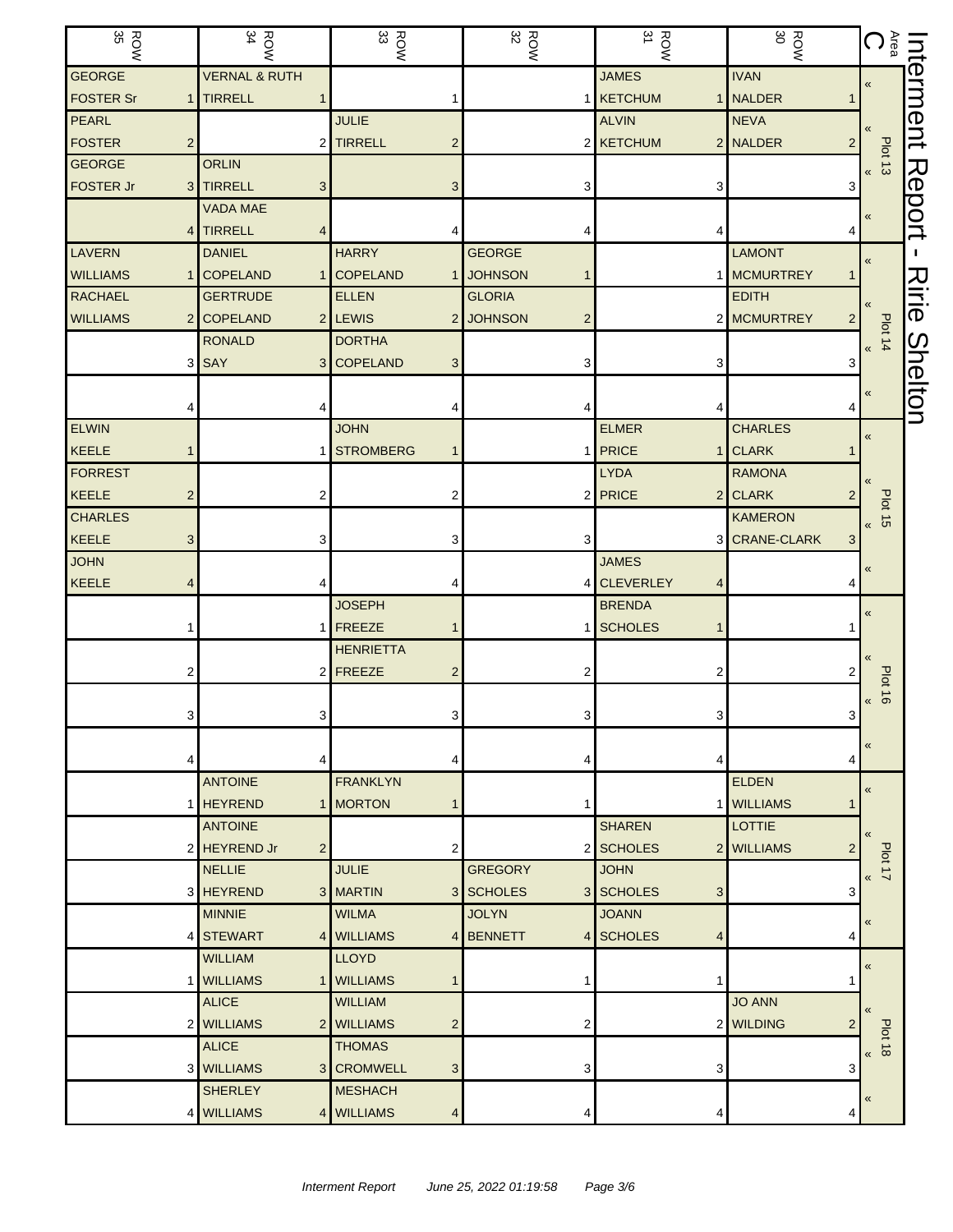| ROW<br>41 | <b>ROW</b> | ROW<br>39 | ROW<br>38 | ROW<br>37 | ROW<br>8                                          | $\bigodot^\mathbb{R}_\mathbb{B}$ |                  |
|-----------|------------|-----------|-----------|-----------|---------------------------------------------------|----------------------------------|------------------|
|           |            |           |           |           | C.T.<br><b>BECK</b><br>1                          | $\pmb{\kappa}$                   | Interment Report |
|           |            |           |           |           |                                                   | $\pmb{\ll}$                      |                  |
|           |            |           |           |           | $\mathbf 2$                                       | Plot 1<br>$\pmb{\kappa}$         |                  |
|           |            |           |           |           | $\ensuremath{\mathsf{3}}$                         |                                  |                  |
|           |            |           |           |           | 4                                                 | $\pmb{\kappa}$                   |                  |
|           |            |           |           |           | <b>CLIFFORD</b>                                   | $\pmb{\kappa}$                   | $\mathbf{I}$     |
|           |            |           |           |           | WHEELER<br>1                                      |                                  | Ririe            |
|           |            |           |           |           | $\sqrt{2}$                                        | $\,\,\ll$<br>Plot <sub>2</sub>   |                  |
|           |            |           |           |           | FORREST<br>WHEELER<br>$\mathbf{3}$                | $\pmb{\alpha}$                   | <b>Shelton</b>   |
|           |            |           |           |           | <b>WANDA</b>                                      | $\,\alpha$                       |                  |
|           |            |           |           |           | WHEELER<br>$\overline{4}$<br><b>HENRY</b>         |                                  |                  |
|           |            |           |           |           | FOGLESONG<br>$\mathbf 1$                          | $\pmb{\ll}$                      |                  |
|           |            |           |           |           | $\sqrt{2}$                                        | «                                |                  |
|           |            |           |           |           |                                                   | Plot 3<br>$\pmb{\kappa}$         |                  |
|           |            |           |           |           | $\ensuremath{\mathsf{3}}$                         |                                  |                  |
|           |            |           |           |           | 4                                                 | $\pmb{\ll}$                      |                  |
|           |            |           |           |           | <b>JOHN</b><br>RADFORD<br>$\mathbf 1$             | $\pmb{\ll}$                      |                  |
|           |            |           |           |           | EVA                                               | «                                |                  |
|           |            |           |           |           | <b>RADFORD</b><br>$\sqrt{2}$<br>LYNN              | Plot 4<br>$\pmb{\kappa}$         |                  |
|           |            |           |           |           | RICHARDS<br>$\mathbf{3}$                          |                                  |                  |
|           |            |           |           |           | <b>VERDA</b><br><b>RICHARDS</b><br>4              | $\pmb{\kappa}$                   |                  |
|           |            |           |           |           | <b>SYLVIA</b>                                     | $\pmb{\kappa}$                   |                  |
|           |            |           |           |           | <b>FREEMAN</b><br>$\mathbf 1$<br><b>MARK</b>      | $\,\,\ll$                        |                  |
|           |            |           |           |           | <b>FREEMAN</b><br>$\overline{2}$<br><b>DENNIS</b> | Plot 5                           |                  |
|           |            |           |           |           | <b>FREEMAN</b><br>3                               | $\pmb{\ll}$                      |                  |
|           |            |           |           |           | <b>GEORGE</b><br><b>FREEMAN</b>                   | $\pmb{\ll}$                      |                  |
|           |            |           |           |           | 4<br><b>JACK</b>                                  | $\pmb{\kappa}$                   |                  |
|           |            |           |           |           | <b>CHAPPLE</b><br>$\mathbf 1$<br><b>DOROTHY</b>   |                                  |                  |
|           |            |           |           |           | <b>CHAPPLE</b><br>$\overline{2}$                  | $\,\,\ll$<br>Plot 6              |                  |
|           |            |           |           |           | 3                                                 | $\pmb{\langle} \pmb{\langle}$    |                  |
|           |            |           |           |           |                                                   | $\pmb{\langle} \pmb{\langle}$    |                  |
|           |            |           |           |           | 4                                                 |                                  |                  |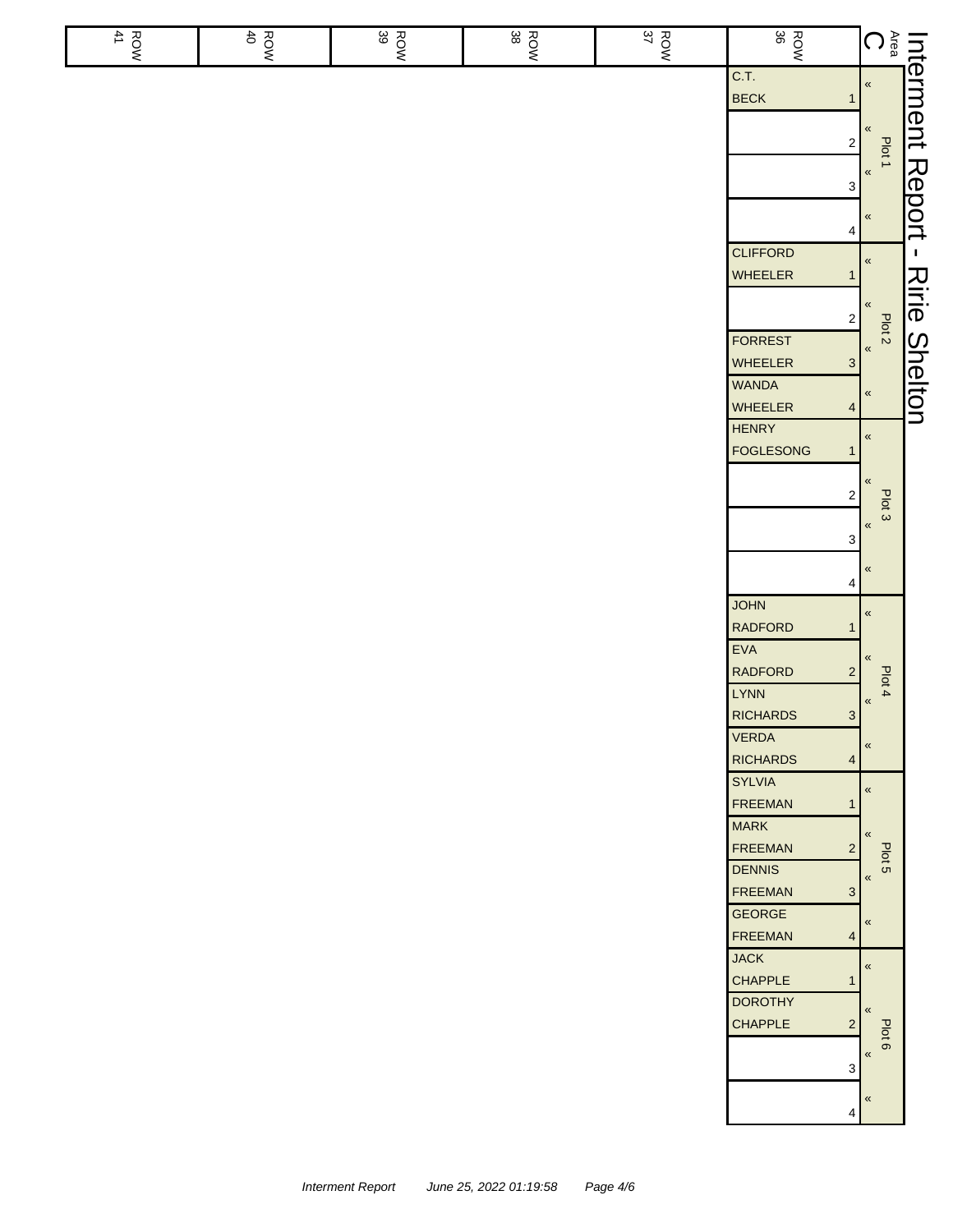| ROW | <b>ROW</b> | ROW<br>39 | ROW<br>38 | ROW<br>37 | ROW<br>36                                  | $\bigoplus\limits_{\alpha\in\mathbb{Q}}\, \mathbb{C}$ | Interment      |
|-----|------------|-----------|-----------|-----------|--------------------------------------------|-------------------------------------------------------|----------------|
|     |            |           |           |           | <b>WILLIAM</b>                             | $\pmb{\mathcal{R}}$                                   |                |
|     |            |           |           |           | <b>ROBINSON</b><br>$\mathbf{1}$            |                                                       |                |
|     |            |           |           |           | <b>RACHEL</b>                              | «                                                     |                |
|     |            |           |           |           | <b>ROBINSON</b><br>$\overline{\mathbf{c}}$ | Plot 7                                                |                |
|     |            |           |           |           | <b>CHARLES</b>                             | $\pmb{\kappa}$                                        | Report         |
|     |            |           |           |           | <b>ROBINSON</b><br>$\mathsf 3$             |                                                       |                |
|     |            |           |           |           | <b>BABY</b><br><b>FYFE</b>                 | $\pmb{\kappa}$                                        |                |
|     |            |           |           |           | 4<br><b>BENJAMIN</b>                       |                                                       | $\mathbf{I}$   |
|     |            |           |           |           | <b>SMITH</b><br>1                          | $\pmb{\mathcal{R}}$                                   |                |
|     |            |           |           |           | <b>SARAH</b>                               |                                                       | Ririe          |
|     |            |           |           |           | <b>SMITH</b><br>$\overline{c}$             | «                                                     |                |
|     |            |           |           |           | <b>KENNETH</b>                             | Plot 8<br>$\pmb{\kappa}$                              |                |
|     |            |           |           |           | <b>SMITH</b><br>$\ensuremath{\mathsf{3}}$  |                                                       |                |
|     |            |           |           |           | <b>ERNA</b>                                | $\pmb{\ll}$                                           | <b>Shelton</b> |
|     |            |           |           |           | <b>SMITH</b><br>4                          |                                                       |                |
|     |            |           |           |           | <b>WILLIAM</b>                             | $\pmb{\mathcal{R}}$                                   |                |
|     |            |           |           |           | <b>SMITH</b><br>$\mathbf 1$                |                                                       |                |
|     |            |           |           |           | <b>RAYMOND</b>                             | $\ll$                                                 |                |
|     |            |           |           |           | <b>SMITH</b><br>$\overline{2}$             | Plot <sub>9</sub>                                     |                |
|     |            |           |           |           | <b>LILLIAN</b>                             | $\pmb{\langle} \pmb{\langle}$                         |                |
|     |            |           |           |           | <b>SMITH</b><br>$\sqrt{3}$                 |                                                       |                |
|     |            |           |           |           | <b>BENJAMIN</b><br><b>SMITH</b><br>4       | $\pmb{\kappa}$                                        |                |
|     |            |           |           |           | <b>MARGARET</b>                            |                                                       |                |
|     |            |           |           |           | <b>SMITH</b><br>$\mathbf{1}$               | $\pmb{\mathcal{R}}$                                   |                |
|     |            |           |           |           | <b>IRA</b>                                 |                                                       |                |
|     |            |           |           |           | <b>MOORE</b><br>$\overline{c}$             | «                                                     |                |
|     |            |           |           |           |                                            | <b>Plot 10</b><br>$\pmb{\ll}$                         |                |
|     |            |           |           |           | 3                                          |                                                       |                |
|     |            |           |           |           | <b>CONRAD</b>                              | $\pmb{\kappa}$                                        |                |
|     |            |           |           |           | <b>SMITH</b><br>4                          |                                                       |                |
|     |            |           |           |           | <b>MESHACH</b>                             | $\pmb{\mathcal{R}}$                                   |                |
|     |            |           |           |           | <b>WILLIAMS</b><br>1                       |                                                       |                |
|     |            |           |           |           | <b>REBECCA</b>                             | $\overline{\mathbf{K}}$                               |                |
|     |            |           |           |           | <b>WILLIAMS</b><br>2                       | Plot 11                                               |                |
|     |            |           |           |           | <b>OLIVE</b><br><b>CARPENTER</b><br>3      | $\boldsymbol{\kappa}$                                 |                |
|     |            |           |           |           | <b>REBECCA</b>                             |                                                       |                |
|     |            |           |           |           | <b>PASSOW</b><br>4                         | $\pmb{\kappa}$                                        |                |
|     |            |           |           |           | <b>MOYLEN</b>                              |                                                       |                |
|     |            |           |           |           | <b>YOUNG</b><br>$\mathbf 1$                | $\pmb{\kappa}$                                        |                |
|     |            |           |           |           | <b>DELAINE</b>                             | «                                                     |                |
|     |            |           |           |           | <b>YOUNG</b><br>$\overline{c}$             |                                                       |                |
|     |            |           |           |           |                                            | <b>Plot 12</b><br>$\pmb{\kappa}$                      |                |
|     |            |           |           |           | 3                                          |                                                       |                |
|     |            |           |           |           | <b>WALDO</b>                               | «                                                     |                |
|     |            |           |           |           | <b>ARMSTRONG</b><br>$\overline{4}$         |                                                       |                |